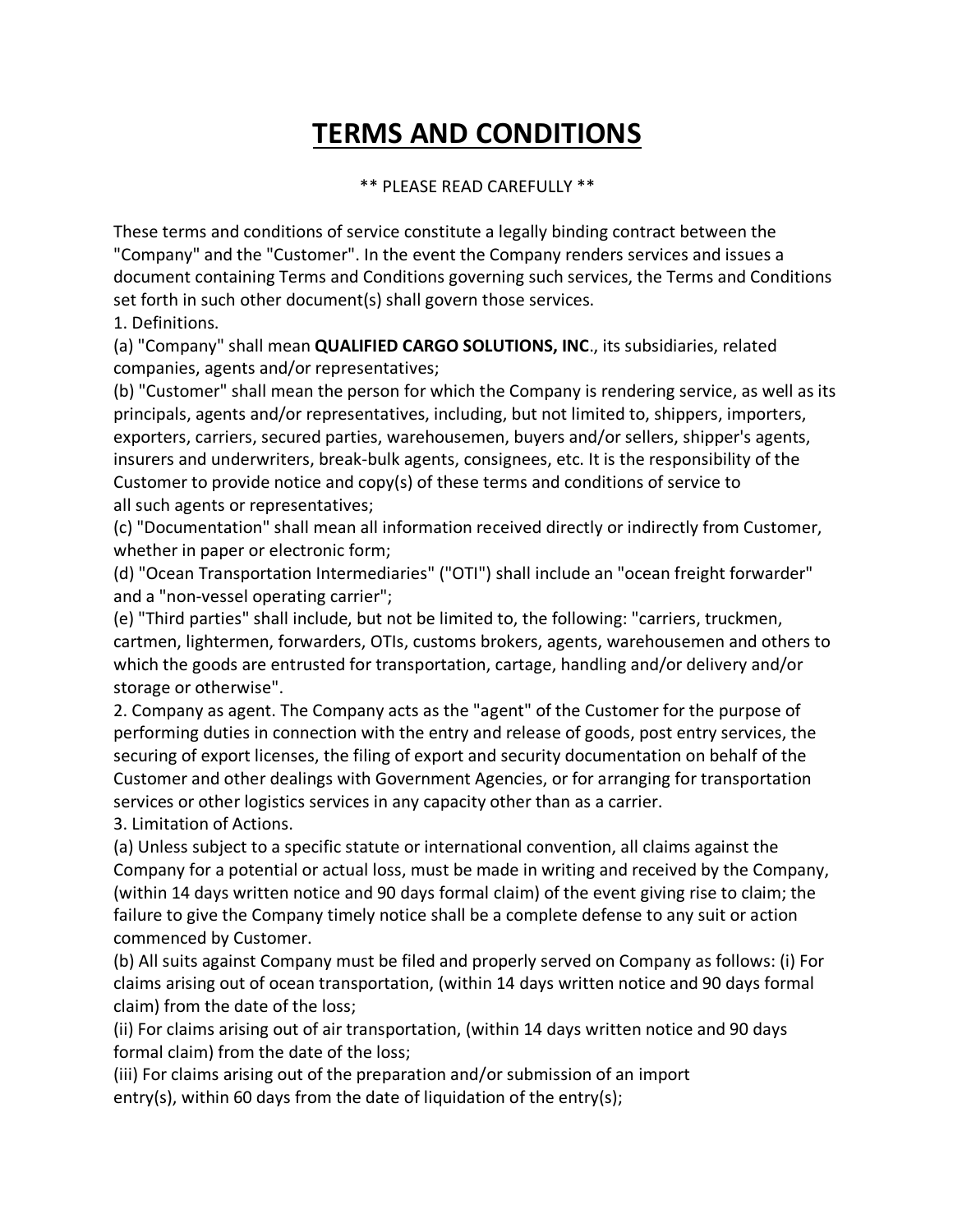(iv) For any and all other claims of any other type, (within 14 days written notice and 90 days formal claim) from the date of the loss or damage.

4. No Liability for The Selection or Services of Third Parties and/or Routes. Unless services are performed by persons or firms engaged pursuant to express written instructions from the Customer, Company shall use reasonable care in its selection of third parties, or in selecting the means, route and procedure to be followed in the handling, transportation, clearance and delivery of the shipment; advice by the Company that a particular person or firm has been selected to render services with respect to the goods, shall not be construed to mean that the Company warrants or represents that such person or firm will render such services nor does Company assume responsibility or liability for any actions(s) and/or inaction(s) of such third parties and/or its agents, and shall not be liable for any delay or loss of any kind, which occurs while a shipment is in the custody or control of a third party or the agent of a third party; all claims in connection with the Act of a third party shall be brought solely against such party and/or its agents; in connection with any such claim, the Company shall reasonably cooperate with the Customer, which shall be liable for any charges or costs incurred by the Company. 5. Quotations Not Binding. Quotations as to fees, rates of duty, freight charges, insurance premiums or other charges given by the Company to the Customer are for informational purposes only and are subject to change without notice; no quotation shall be binding upon the Company unless the Company in writing agrees to undertake the handling or transportation of the shipment at a specific rate or amount set forth in the quotation and payment arrangements are agreed to between the Company and the Customer.

6. Reliance on Information Furnished.

(a) Customer acknowledges that it is required to review all documents and declarations prepared and/or filed with U.S. Customs & Border Protection, other Government Agency and/or third parties, and will immediately advise the Company of any errors, discrepancies, incorrect statements, or omissions on any declaration or other submission filed on Customers behalf;

(b) In preparing and submitting customs entries, export declarations, applications, security filings, documentation and/or other required data, the Company relies on the correctness of all documentation, whether in written or electronic format, and all information furnished by Customer; Customer shall use reasonable care to ensure the correctness of all such information and shall indemnify and hold the Company harmless from any and all claims asserted and/or liability or losses suffered by reason of the Customer's failure to disclose information or any incorrect, incomplete or false statement by the Customer or its agent, representative or contractor upon which the Company reasonably relied. The Customer agrees that the Customer has an affirmative non-delegable duty to disclose any and all information required to import, export or enter the goods.

(c) Customer acknowledges that it is required to provide verified weights obtained on calibrated, certified equipment of all cargo that is to be tendered to steamship lines and represents that Company is entitled to rely on the accuracy of such weights and to counter-sign or endorse it as agent of Customer in order to provide the certified weight to the steamship lines. The Customer agrees that it shall indemnify and hold the Company harmless from any and all claims, losses, penalties or other costs resulting from any incorrect or questionable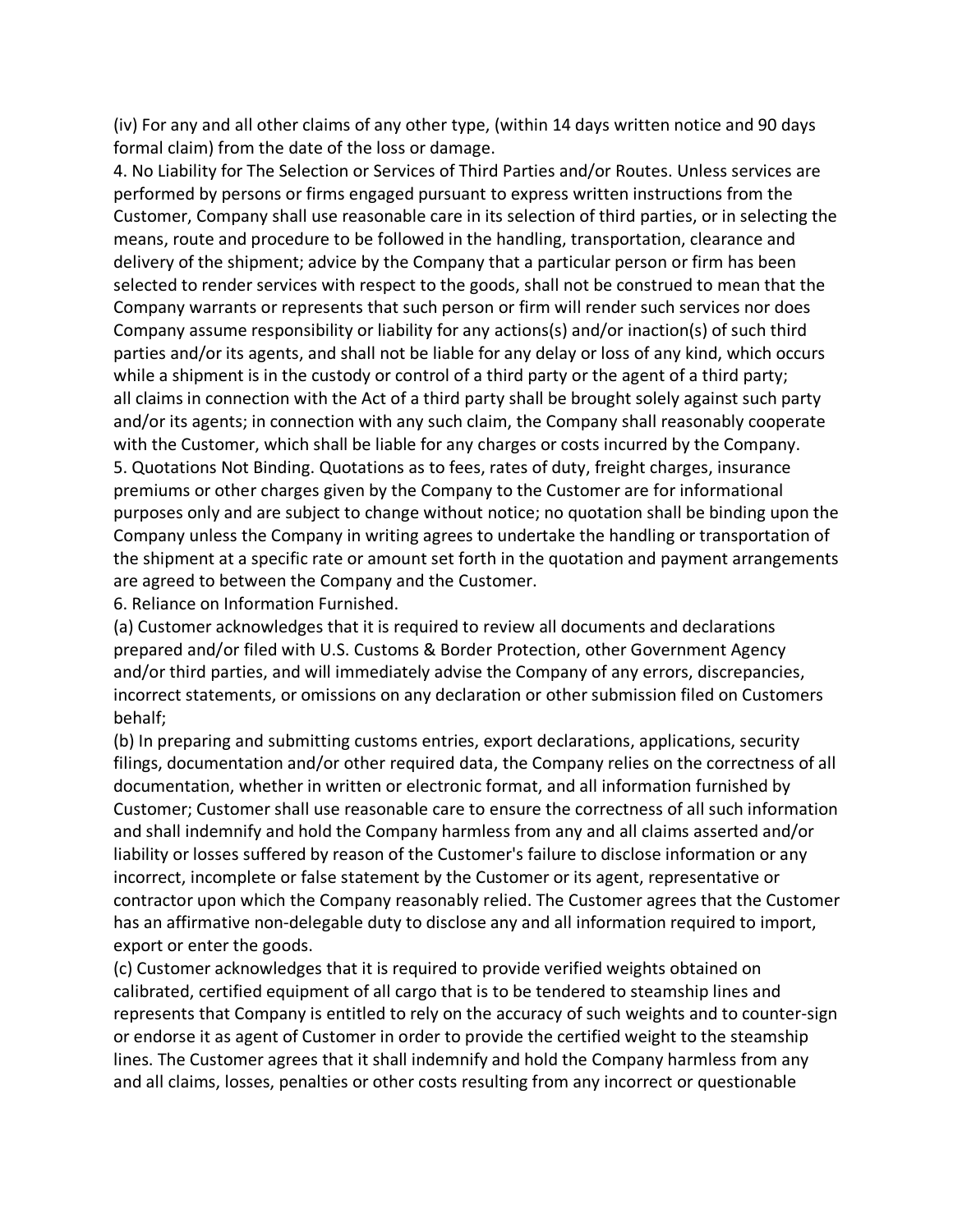statements of the weight provided by the Customer or its agent or contractor on which the Company relies.

7. Declaring Higher Value to Third Parties. Third parties to whom the goods are entrusted may limit liability for loss or damage; the Company will request excess valuation coverage only upon specific written instructions from the Customer, which must agree to pay any charges therefore; in the absence of written instructions or the refusal of the third party to agree to a higher declared value, at Company's discretion, the goods may be tendered to the third party, subject to the terms of the third party's limitations of liability and/or terms and conditions of service.

8. Insurance. Unless requested to do so in writing and confirmed to Customer in writing, Company is under no obligation to procure insurance on Customer's behalf; in all cases, Customer shall pay all premiums and costs in connection with procuring requested insurance. 9. Disclaimers; Limitation of Liability.

(a) Except as specifically set forth herein, Company makes no express or implied warranties in connection with its services;

(b) In connection with all services performed by the Company, Customer may obtain additional liability coverage, up to the actual or declared value of the shipment or transaction, by requesting such coverage and agreeing to make payment therefor, which request must be confirmed in writing by the Company prior to rendering services for the covered transaction(s). (c) In the absence of additional coverage under (b) above, the Company's liability shall be limited to the following:

(i) where the claim arises from activities other than those relating to customs business, \$50.00 per shipment or transaction, or

(ii)where the claim arises from activities relating to "Customs business," \$50.00 per entry or the amount of brokerage fees paid to Company for the entry, whichever is less; (d) In no event shall Company be liable or responsible for consequential, indirect, incidental, statutory or punitive damages, even if it has been put on notice of the possibility of such damages, or for the acts of third parties.

10. Advancing Money. All charges must be paid by Customer in advance unless the Company agrees in writing to extend credit to customer; the granting of credit to a Customer in connection with a particular transaction shall not be considered a waiver of this provision by the Company.

11. Indemnification/Hold Harmless. The Customer agrees to indemnify, defend, and hold the Company harmless from any claims and/or liability, fines, penalties and/or attorneys' fees arising from the importation or exportation of customers merchandise and/or any conduct of the Customer, including but not limited to the inaccuracy of entry, export or security data supplied by Customer or its agent or representative, which violates any Federal, State and/or other laws, and further agrees to indemnify and hold the Company harmless against any and all liability, loss, damages, costs, claims, penalties, fines and/or expenses, including but not limited to reasonable attorney's fees, which the Company may hereafter incur, suffer or be required to pay by reason of such claims; in the event that any claim, suit or proceeding is brought against the Company, it shall give notice in writing to the Customer by mail at its address on file with the Company.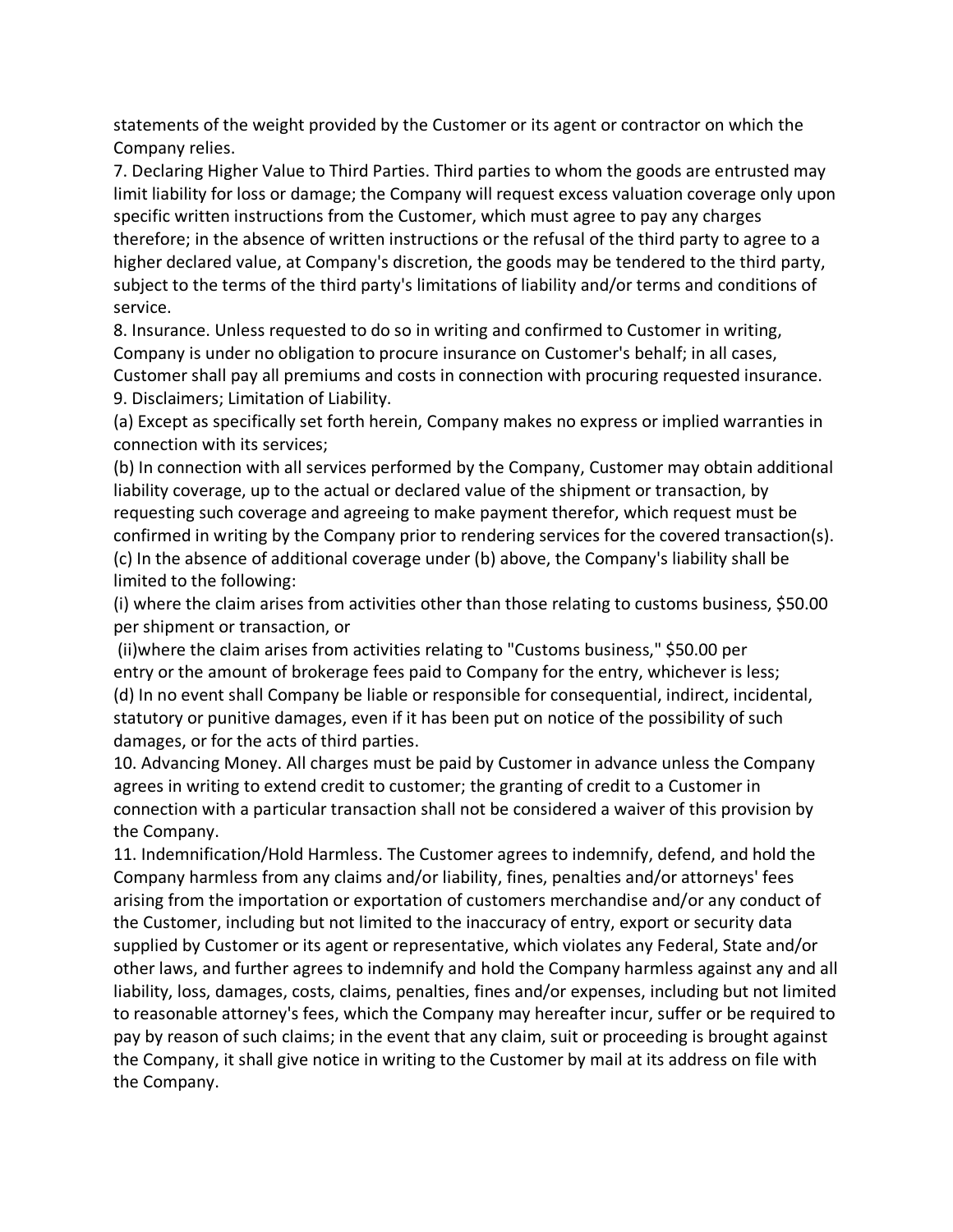12. C.O.D. or Cash Collect Shipments. Company shall use reasonable care regarding written instructions relating to "Cash/Collect on Deliver (C.O.D.)" shipments, bank drafts, cashier's and/or certified checks, letter(s) of credit and other similar payment documents and/or instructions regarding collection of monies but shall not have liability if the bank or consignee refuses to pay for the shipment.

13. Costs of Collection. In any dispute involving monies owed to Company, the Company shall be entitled

to all costs of collection, including reasonable attorney's fees and interest at (1.5%) per month (19.72%) per annum or the highest rate allowed by law, whichever is less unless a lower amount is agreed to by Company.

14. General Lien and Right to Sell Customer's Property.

(a) Company shall have a continuing lien on any and all property and documents relating thereto of Customer coming into Company's actual or constructive possession, custody or control or enroute, which lien shall survive delivery, for all charges, expenses or advances owed to Company with regard to the shipment on which the lien is claimed, a prior shipment(s) and/or both. Customs duties, transportation charges, and related payments advanced by the Company shall be deemed paid in trust on behalf of the Customer and treated as pass through payments made on behalf of the Customer for which the Company is acting as a mere conduit. (b) Company shall provide written notice to Customer of its intent to exercise such lien, the exact amount of monies due and owing, as well as any on-going storage or other charges; Customer shall notify all parties having an interest in its shipment(s) of Company's rights and/or the exercise of such lien.

(c) Unless, within thirty days of receiving notice of lien, Customer posts cash or letter of credit at sight, or, if the amount due is in dispute, an acceptable bond equal to 110% of the value of the total amount due, in favor of Company, guaranteeing payment of the monies owed, plus all storage charges accrued or to be accrued, Company shall have the right to sell such shipment(s) at public or private sale or auction and any net proceeds remaining thereafter shall be refunded to Customer.

15. No Duty to Maintain Records For Customer. Customer acknowledges that pursuant to Sections 508 and 509 of the Tariff Act, as amended, (19 USC §1508 and 1509) it has the duty and is solely liable for maintaining all records required under the Customs and/or other Laws and Regulations of the United States; unless otherwise agreed to in writing, the Company shall only keep such records that it is required to maintain by Statute(s) and/or Regulation(s), but not act as a "record keeper" or "recordkeeping agent" for Customer.

16. Obtaining Binding Rulings, Filing Protests, etc. Unless requested by Customer in writing and agreed to by Company in writing, Company shall be under no obligation to undertake any preor post Customs release action, including, but not limited to, obtaining binding rulings, advising of liquidations, filing of petition(s) and/or protests, etc.

17. No Duty to Provide Licensing Authority. Unless requested by Customer in writing and agreed to by the Company in writing, Company shall not be responsible for determining licensing authority or obtaining any license or other authority pertaining to the export from or import into the United States.

18. Preparation and Issuance of Bills of Lading. Where Company prepares and/or issues a bill of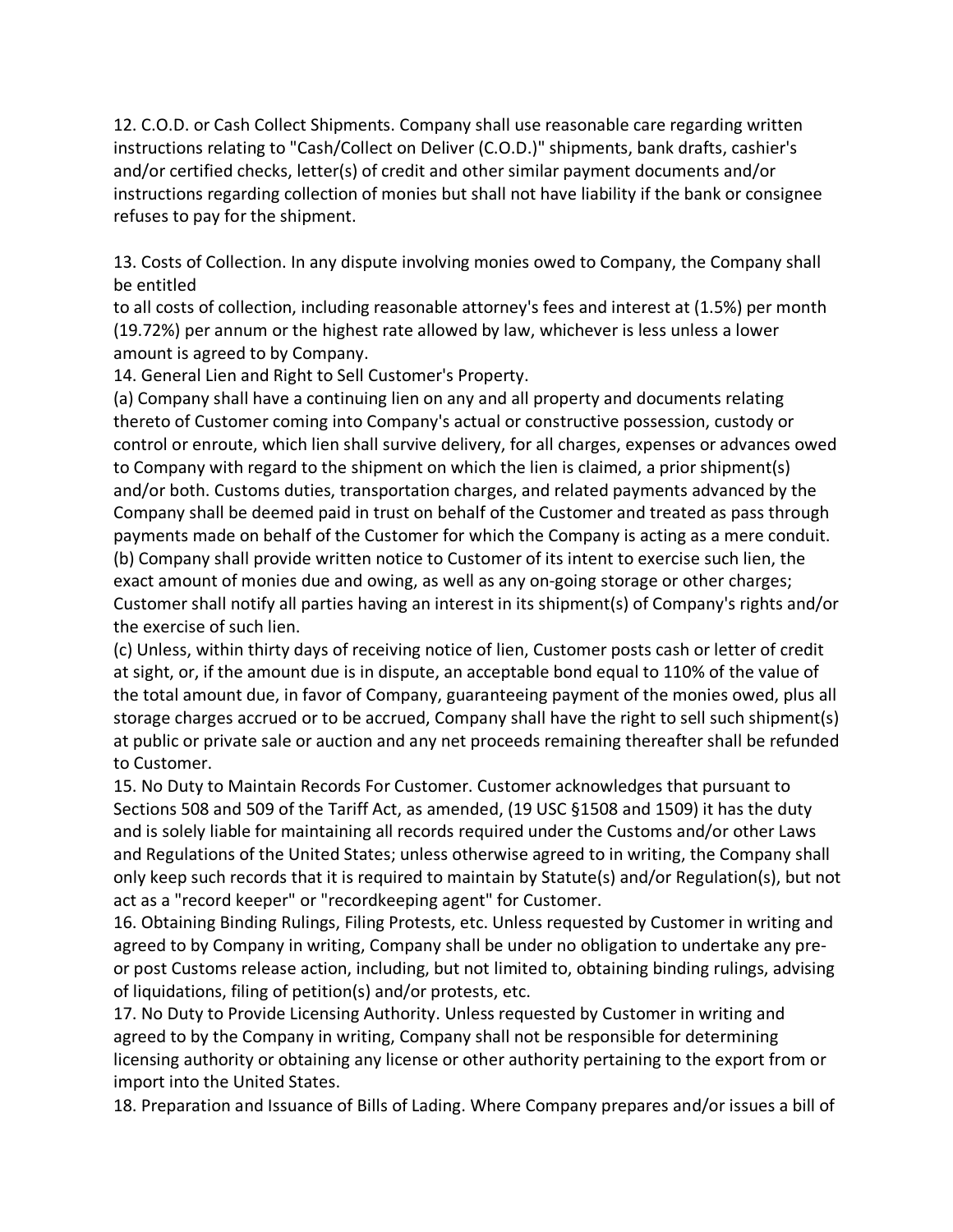lading, Company shall be under no obligation to specify thereon the number of pieces, packages and/or cartons, etc.; unless specifically requested to do so in writing by Customer or its agent and Customer agrees to pay for same, Company shall rely upon and use the cargo weight supplied by Customer.

19. No Modification or Amendment Unless Written. These terms and conditions of service may only be modified, altered or amended in writing signed by both Customer and Company; any attempt to unilaterally modify, alter or amend same shall be null and void.

20. Compensation of Company. The compensation of the Company for its services shall be included with and is in addition to the rates and charges of a ll carriers and other agencies selected by the Company to transport and deal with the goods and such compensation shall be exclusive of any brokerage, commissions, dividends, or other revenue received by the Company from carriers, insurers and others in connection with the shipment. On ocean exports, upon request, the Company shall provide a detailed breakout of the components of all charges assessed and a true copy of each pertinent document relating to these charges. In any referral for collection or acts on against the customer for monies due the Company, upon recovery by the Company, the Customer shall pay the expenses of collection and/or litigation, including a reasonable attorney fee.

21. Force Majeure. Company shall not be liable for losses, damages, delays, wrongful or missed deliveries or nonperformance, in whole or in part, of its responsibilities under the Agreement, resulting from circumstances beyond the control of either Company or its sub -contractors, including but not limited to: (i) acts of God, including flood, earthquake, storm, hurricane, power failure or other natural disaster; (ii) war, hijacking, robbery, theft or terrorist activities; (iii) incidents or deteriorations to means of transportation, (iv) embargoes, (v) civil commotions or riots, (vi) defects, nature or inherent vice of the goods; (vii) acts, breaches of contract or omissions by Customer, Shipper, Consignee or anyone else who may have an interest in the shipment, (viii) acts by any government or any agency or

subdivision thereof, including denial or cancellation of any import/export or other necessary license; or (ix) strikes, lockouts or other labor conflicts.

22. Severability. In the event any Paragraph(s) and/or portion(s) hereof is found to be invalid and/or unenforceable, then in such event the remainder hereof shall remain in Full force and effect. Company's decision to waive any provision herein, either by conduct or otherwise, shall not be deemed to be a further or continuing waiver of such provision or to otherwise waive or invalidate any other provision herein.

23. Governing Law; Consent to Jurisdiction and Venue. These terms and conditions of service and the relationship of the parties shall be construed according to the laws of the State of Illinois without giving consideration to principles of conflict of law.

## State

Customer and Company

(a) irrevocably consent to the jurisdiction of the United States District Court and the State courts of ILLINOIS

(b) agree that any action relating to the services performed by Company, shall only be brought in said courts;

(c) consent to the exercise of in personal jurisdiction by said courts over it, and